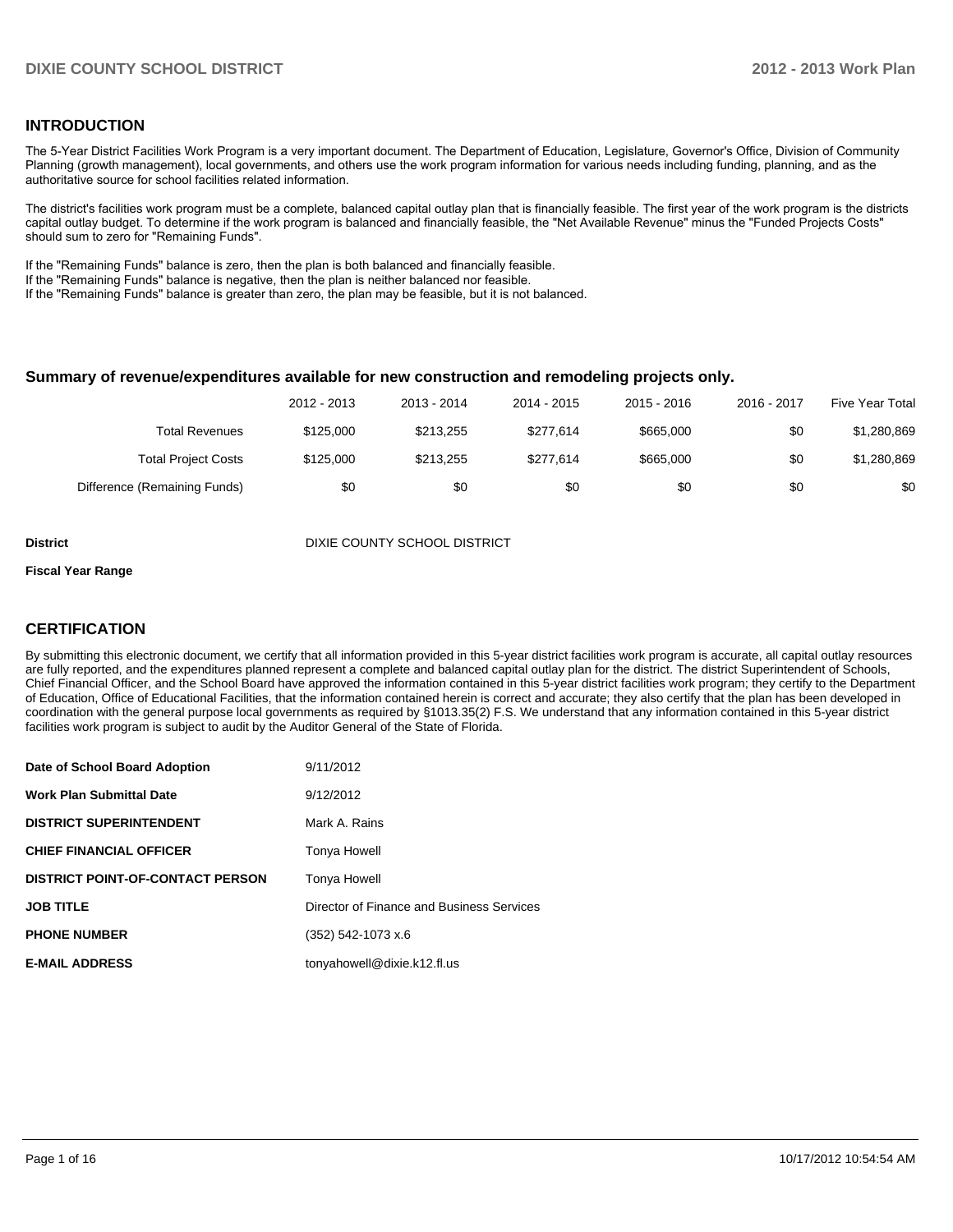# **Expenditures**

### **Expenditure for Maintenance, Repair and Renovation from 1.50-Mills and PECO**

Annually, prior to the adoption of the district school budget, each school board must prepare a tentative district facilities work program that includes a schedule of major repair and renovation projects necessary to maintain the educational and ancillary facilities of the district.

|                                  | Item                                                                                                                                                      | 2012 - 2013<br><b>Actual Budget</b> | 2013 - 2014<br>Projected | 2014 - 2015<br>Projected | 2015 - 2016<br>Projected | 2016 - 2017<br>Projected | Total       |  |  |  |  |
|----------------------------------|-----------------------------------------------------------------------------------------------------------------------------------------------------------|-------------------------------------|--------------------------|--------------------------|--------------------------|--------------------------|-------------|--|--|--|--|
| <b>HVAC</b>                      |                                                                                                                                                           | \$10,000                            | \$10,000                 | \$10,000                 | \$20,000                 | \$20,000                 | \$70,000    |  |  |  |  |
| Locations:                       | DIXIE COUNTY ADMINISTRATION, JAMES M ANDERSON ELEMENTARY, OLD TOWN Education Complex, OLD TOWN ELEMENTARY,<br><b>RUTH RAINS MIDDLE</b>                    |                                     |                          |                          |                          |                          |             |  |  |  |  |
| Flooring                         |                                                                                                                                                           | \$20,000                            | \$20,000                 | \$15,000                 | \$10,000                 | \$10,000                 | \$75,000    |  |  |  |  |
| Locations:                       | DIXIE COUNTY ADMINISTRATION, DIXIE COUNTY SENIOR HIGH, JAMES M ANDERSON ELEMENTARY, OLD TOWN Education<br>Complex, OLD TOWN ELEMENTARY, RUTH RAINS MIDDLE |                                     |                          |                          |                          |                          |             |  |  |  |  |
| Roofing                          |                                                                                                                                                           | \$40,000                            | \$45,000                 | \$45,000                 | \$50,000                 | \$50,000                 | \$230.000   |  |  |  |  |
| Locations:                       | OLD TOWN Education Complex, OLD TOWN ELEMENTARY, RUTH RAINS MIDDLE                                                                                        |                                     |                          |                          |                          |                          |             |  |  |  |  |
| Safety to Life                   |                                                                                                                                                           | \$15,000                            | \$15,000                 | \$15,000                 | \$22,000                 | \$22,000                 | \$89,000    |  |  |  |  |
| Locations:                       | DIXIE COUNTY ADMINISTRATION, DIXIE COUNTY SENIOR HIGH, JAMES M ANDERSON ELEMENTARY, OLD TOWN Education<br>Complex, OLD TOWN ELEMENTARY, RUTH RAINS MIDDLE |                                     |                          |                          |                          |                          |             |  |  |  |  |
| Fencing                          |                                                                                                                                                           | \$12,000                            | \$12,000                 | \$12,000                 | \$8,000                  | \$8,000                  | \$52,000    |  |  |  |  |
| Locations:                       | DIXIE COUNTY ADMINISTRATION, DIXIE COUNTY SENIOR HIGH, JAMES M ANDERSON ELEMENTARY, OLD TOWN Education<br>Complex, OLD TOWN ELEMENTARY, RUTH RAINS MIDDLE |                                     |                          |                          |                          |                          |             |  |  |  |  |
| Parking                          |                                                                                                                                                           | \$8,000                             | \$8,000                  | \$8,000                  | \$6,000                  | \$6,000                  | \$36,000    |  |  |  |  |
| Locations:                       | DIXIE COUNTY ADMINISTRATION, DIXIE COUNTY SENIOR HIGH, JAMES M ANDERSON ELEMENTARY, OLD TOWN Education<br>Complex, OLD TOWN ELEMENTARY, RUTH RAINS MIDDLE |                                     |                          |                          |                          |                          |             |  |  |  |  |
| Electrical                       |                                                                                                                                                           | \$8.000                             | \$8.500                  | \$8.500                  | \$9.000                  | \$9.000                  | \$43.000    |  |  |  |  |
| Locations:                       | DIXIE COUNTY ADMINISTRATION, DIXIE COUNTY SENIOR HIGH, JAMES M ANDERSON ELEMENTARY, OLD TOWN Education<br>Complex, OLD TOWN ELEMENTARY, RUTH RAINS MIDDLE |                                     |                          |                          |                          |                          |             |  |  |  |  |
| Fire Alarm                       |                                                                                                                                                           | \$15,000                            | \$15,000                 | \$15,000                 | \$15,000                 | \$15,000                 | \$75,000    |  |  |  |  |
| Locations:                       | DIXIE COUNTY ADMINISTRATION, DIXIE COUNTY SENIOR HIGH, JAMES M ANDERSON ELEMENTARY, OLD TOWN Education<br>Complex, OLD TOWN ELEMENTARY, RUTH RAINS MIDDLE |                                     |                          |                          |                          |                          |             |  |  |  |  |
| Telephone/Intercom System        |                                                                                                                                                           | \$25,000                            | \$25,000                 | \$22,000                 | \$20,000                 | \$20,000                 | \$112,000   |  |  |  |  |
| Locations:                       | DIXIE COUNTY ADMINISTRATION, DIXIE COUNTY SENIOR HIGH, JAMES M ANDERSON ELEMENTARY, OLD TOWN Education<br>Complex, OLD TOWN ELEMENTARY, RUTH RAINS MIDDLE |                                     |                          |                          |                          |                          |             |  |  |  |  |
| <b>Closed Circuit Television</b> |                                                                                                                                                           | \$5,000                             | \$6.633                  | \$5,255                  | \$4.000                  | \$4.000                  | \$24,888    |  |  |  |  |
| Locations:                       | DIXIE COUNTY ADMINISTRATION, DIXIE COUNTY SENIOR HIGH, JAMES M ANDERSON ELEMENTARY, OLD TOWN Education<br>Complex, OLD TOWN ELEMENTARY, RUTH RAINS MIDDLE |                                     |                          |                          |                          |                          |             |  |  |  |  |
| Paint                            |                                                                                                                                                           | \$10,000                            | \$7,000                  | \$7,000                  | \$9.000                  | \$9.000                  | \$42,000    |  |  |  |  |
| Locations:                       | DIXIE COUNTY ADMINISTRATION, DIXIE COUNTY SENIOR HIGH, JAMES M ANDERSON ELEMENTARY, OLD TOWN Education<br>Complex, OLD TOWN ELEMENTARY, RUTH RAINS MIDDLE |                                     |                          |                          |                          |                          |             |  |  |  |  |
| Maintenance/Repair               |                                                                                                                                                           | \$50,000                            | \$50,000                 | \$50,000                 | \$65,000                 | \$65,000                 | \$280,000   |  |  |  |  |
| Locations:                       | DIXIE COUNTY ADMINISTRATION, DIXIE COUNTY SENIOR HIGH, JAMES M ANDERSON ELEMENTARY, OLD TOWN Education<br>Complex, OLD TOWN ELEMENTARY, RUTH RAINS MIDDLE |                                     |                          |                          |                          |                          |             |  |  |  |  |
|                                  | <b>Sub Total:</b>                                                                                                                                         | \$218,000                           | \$222,133                | \$212,755                | \$238,000                | \$238,000                | \$1,128,888 |  |  |  |  |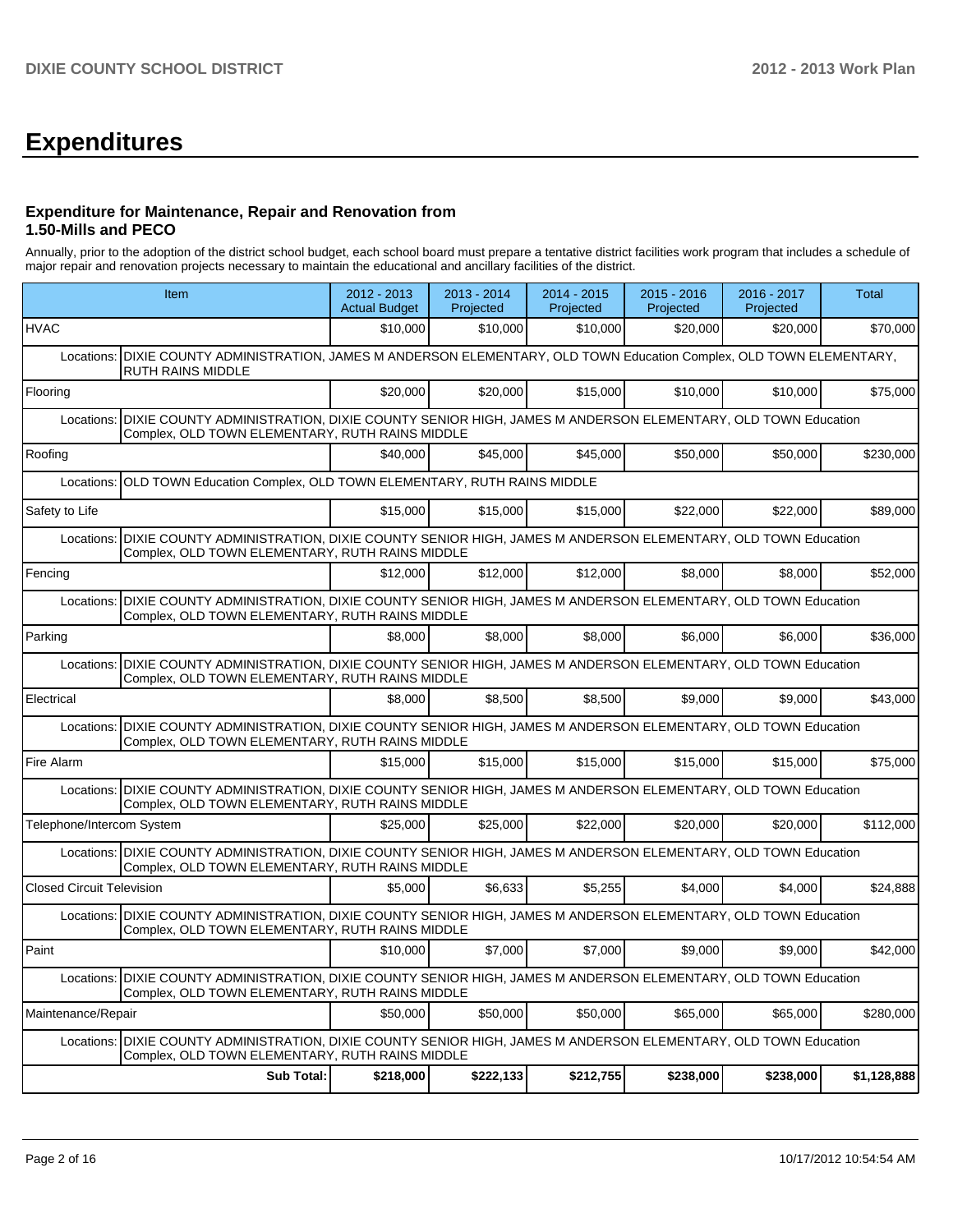| <b>PECO Maintenance Expenditures</b> | \$0 <sub>1</sub> | \$0 <sub>1</sub> | \$23,607  | \$7,998   | \$0       | .605<br>\$31 |
|--------------------------------------|------------------|------------------|-----------|-----------|-----------|--------------|
| 1.50 Mill Sub Total: I               | \$294,000        | \$300,133        | \$265,548 | \$341,602 | \$367,600 | \$1.568.883  |

| <b>Other Items</b>                                                                                                                                                  | $2012 - 2013$<br><b>Actual Budget</b>                                                                                                                               | $2013 - 2014$<br>Projected | $2014 - 2015$<br>Projected | $2015 - 2016$<br>Projected | 2016 - 2017<br>Projected | Total       |  |  |  |
|---------------------------------------------------------------------------------------------------------------------------------------------------------------------|---------------------------------------------------------------------------------------------------------------------------------------------------------------------|----------------------------|----------------------------|----------------------------|--------------------------|-------------|--|--|--|
| <b>Site Safety</b>                                                                                                                                                  | \$5,000                                                                                                                                                             | \$5,000                    | \$5,000                    | \$10,000                   | \$10,000                 | \$35,000    |  |  |  |
| Locations DIXIE COUNTY ADMINISTRATION, DIXIE COUNTY SENIOR HIGH, JAMES M ANDERSON ELEMENTARY, OLD TOWN Education<br>Complex, OLD TOWN ELEMENTARY, RUTH RAINS MIDDLE |                                                                                                                                                                     |                            |                            |                            |                          |             |  |  |  |
| <b>Energy Management</b>                                                                                                                                            | \$38,000                                                                                                                                                            | \$38,000                   | \$38,000                   | \$38,000                   | \$38,000                 | \$190,000   |  |  |  |
|                                                                                                                                                                     | Locations DIXIE COUNTY ADMINISTRATION, DIXIE COUNTY SENIOR HIGH, JAMES M ANDERSON ELEMENTARY, OLD TOWN Education<br>Complex, OLD TOWN ELEMENTARY, RUTH RAINS MIDDLE |                            |                            |                            |                          |             |  |  |  |
| Domestic Water & Sewer                                                                                                                                              | \$15,000                                                                                                                                                            | \$15,000                   | \$15,000                   | \$15,000                   | \$15,000                 | \$75,000    |  |  |  |
| Locations DIXIE COUNTY ADMINISTRATION, DIXIE COUNTY SENIOR HIGH, JAMES M ANDERSON ELEMENTARY, OLD TOWN Education<br>Complex, OLD TOWN ELEMENTARY, RUTH RAINS MIDDLE |                                                                                                                                                                     |                            |                            |                            |                          |             |  |  |  |
| <b>Generator Repairs</b>                                                                                                                                            | \$2.000                                                                                                                                                             | \$1,400                    | \$1,400                    | \$7,000                    | \$7,000                  | \$18,800    |  |  |  |
| Locations JJAMES M ANDERSON ELEMENTARY, OLD TOWN ELEMENTARY, RUTH RAINS MIDDLE                                                                                      |                                                                                                                                                                     |                            |                            |                            |                          |             |  |  |  |
| Fire Pumps & Hydrants                                                                                                                                               | \$12,000                                                                                                                                                            | \$12,000                   | \$12,000                   | \$15,000                   | \$15,000                 | \$66,000    |  |  |  |
| Locations DIXIE COUNTY ADMINISTRATION, DIXIE COUNTY SENIOR HIGH, JAMES M ANDERSON ELEMENTARY, OLD TOWN Education<br>Complex, OLD TOWN ELEMENTARY, RUTH RAINS MIDDLE |                                                                                                                                                                     |                            |                            |                            |                          |             |  |  |  |
| Egress & Doors                                                                                                                                                      | \$2.000                                                                                                                                                             | \$2.500                    | \$2,500                    | \$15,000                   | \$35,000                 | \$57,000    |  |  |  |
| Locations DIXIE COUNTY ADMINISTRATION, DIXIE COUNTY SENIOR HIGH, JAMES M ANDERSON ELEMENTARY, OLD TOWN Education<br>Complex, OLD TOWN ELEMENTARY, RUTH RAINS MIDDLE |                                                                                                                                                                     |                            |                            |                            |                          |             |  |  |  |
| <b>Other Communications</b>                                                                                                                                         | \$2.000                                                                                                                                                             | \$2.500                    | \$2,500                    | \$10,000                   | \$8,000                  | \$25,000    |  |  |  |
| Locations DIXIE COUNTY ADMINISTRATION, DIXIE COUNTY SENIOR HIGH, JAMES M ANDERSON ELEMENTARY, OLD TOWN Education<br>Complex, OLD TOWN ELEMENTARY, RUTH RAINS MIDDLE |                                                                                                                                                                     |                            |                            |                            |                          |             |  |  |  |
| Asbestos Maanagement                                                                                                                                                | \$0                                                                                                                                                                 | \$1,600                    | \$0                        | \$1,600                    | \$1,600                  | \$4,800     |  |  |  |
| Locations DIXIE COUNTY ADMINISTRATION, DIXIE COUNTY SENIOR HIGH, JAMES M ANDERSON ELEMENTARY, OLD TOWN Education<br>Complex, OLD TOWN ELEMENTARY, RUTH RAINS MIDDLE |                                                                                                                                                                     |                            |                            |                            |                          |             |  |  |  |
| Total:                                                                                                                                                              | \$294,000                                                                                                                                                           | \$300,133                  | \$289,155                  | \$349,600                  | \$367,600                | \$1,600,488 |  |  |  |

### **Local 1.50 Mill Expenditure For Maintenance, Repair and Renovation**

Anticipated expenditures expected from local funding sources over the years covered by the current work plan.

| Item                                      | $2012 - 2013$<br><b>Actual Budget</b> | $2013 - 2014$<br>Projected | $2014 - 2015$<br>Projected | $2015 - 2016$<br>Projected | 2016 - 2017<br>Projected | Total       |
|-------------------------------------------|---------------------------------------|----------------------------|----------------------------|----------------------------|--------------------------|-------------|
| Remaining Maint and Repair from 1.5 Mills | \$294,000                             | \$300,133                  | \$265,548                  | \$341,602                  | \$367,600                | \$1,568,883 |
| Maintenance/Repair Salaries               | \$128,000                             | \$0                        | \$0                        | \$0                        | \$130,000                | \$258,000   |
| <b>School Bus Purchases</b>               | \$170,000                             | \$0                        | \$0                        | \$0                        | \$170,000                | \$340,000   |
| <b>Other Vehicle Purchases</b>            | \$40,000                              | \$0                        | \$0                        | \$0                        | \$40,000                 | \$80,000    |
| Capital Outlay Equipment                  | \$142,700                             | \$353,257                  | \$288,365                  | \$75,715                   | \$437,432                | \$1,297,469 |
| Rent/Lease Payments                       | \$40,000                              | \$40,000                   | \$40,000                   | \$0                        | \$40,000                 | \$160,000   |
| <b>ICOP Debt Service</b>                  | \$0                                   | \$0                        | \$0                        | \$0                        | \$0                      | \$0         |
| Rent/Lease Relocatables                   | \$0                                   | \$0                        | \$0                        | \$0                        | \$0                      | \$0         |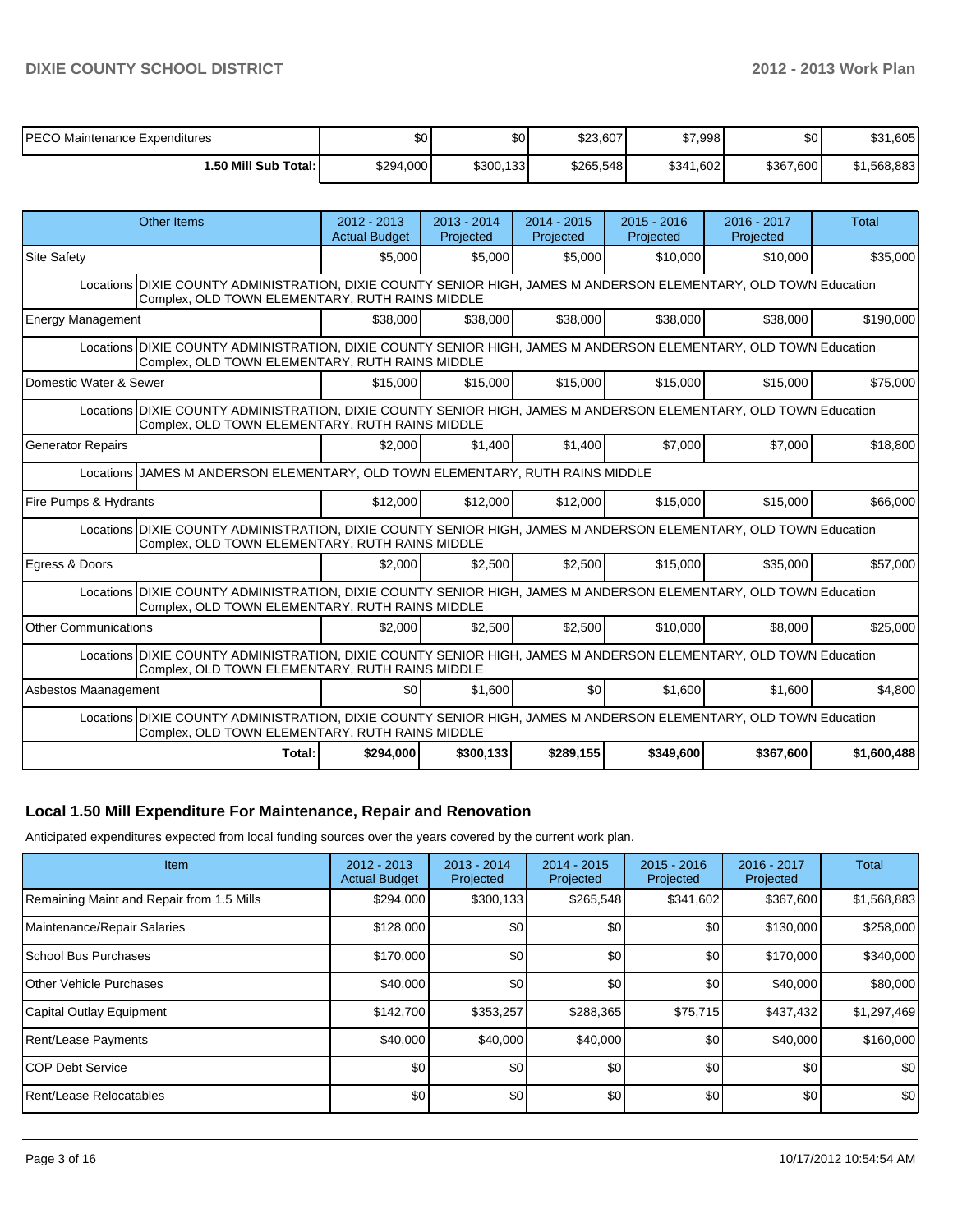### **DIXIE COUNTY SCHOOL DISTRICT 2012 - 2013 Work Plan**

| -                                                            |           |           |           |           |             |             |
|--------------------------------------------------------------|-----------|-----------|-----------|-----------|-------------|-------------|
| Local Expenditure Totals:                                    | \$814,700 | \$693,390 | \$593,913 | \$417,317 | \$1,185,032 | \$3,704,352 |
| Qualified Zone Academy Bonds (QZAB)                          | \$0       | \$0       | \$0       | \$0       | \$0         | \$0         |
| Qualified School Construction Bonds (QSCB)                   | \$0       | \$0       | \$0       | \$0       | \$0         | \$0         |
| Premiums for Property Casualty Insurance - 1011.71<br>(4a,b) | \$0       | \$0       | \$0       | \$0       | \$0         | \$0         |
| Special Facilities Construction Account                      | \$0       | \$0       | \$0       | \$0       | \$0         | \$0         |
| ls.1011.14 Debt Service                                      | \$0       | \$0       | \$0       | \$0       | \$0         | \$0         |
| <b>Environmental Problems</b>                                | \$0       | \$0       | \$0       | \$0       | \$0         | \$0         |
|                                                              |           |           |           |           |             |             |

## **Revenue**

### **1.50 Mill Revenue Source**

Schedule of Estimated Capital Outlay Revenue from each currently approved source which is estimated to be available for expenditures on the projects included in the tentative district facilities work program. All amounts are NET after considering carryover balances, interest earned, new COP's, 1011.14 and 1011.15 loans, etc. Districts cannot use 1.5-Mill funds for salaries except for those explicitly associated with maintenance/repair projects. (1011.71 (5), F.S.)

| Item                                                                                | Fund | $2012 - 2013$<br><b>Actual Value</b> | $2013 - 2014$<br>Projected | $2014 - 2015$<br>Projected | $2015 - 2016$<br>Projected | 2016 - 2017<br>Projected | Total           |
|-------------------------------------------------------------------------------------|------|--------------------------------------|----------------------------|----------------------------|----------------------------|--------------------------|-----------------|
| (1) Non-exempt property<br>lassessed valuation                                      |      | \$506,203,202                        | \$469,750,889              | \$480,225,267              | \$492,616,106              | \$510,858,000            | \$2,459,653,464 |
| (2) The Millege projected for<br>discretionary capital outlay per<br>ls.1011.71     |      | 1.50                                 | 1.50                       | 1.50                       | 1.50                       | 1.50                     |                 |
| $(3)$ Full value of the 1.50-Mill<br>discretionary capital outlay per<br>ls.1011.71 |      | \$850.421                            | \$789,181                  | \$806.778                  | \$827.595                  | \$858,241                | \$4.132.216     |
| $(4)$ Value of the portion of the 1.50<br>-Mill ACTUALLY levied                     | 370  | \$728,933                            | \$676,441                  | \$691,524                  | \$709,367                  | \$735,636                | \$3,541,901     |
| $(5)$ Difference of lines $(3)$ and $(4)$                                           |      | \$121,488                            | \$112,740                  | \$115,254                  | \$118,228                  | \$122,605                | \$590,315       |

## **PECO Revenue Source**

The figure in the row designated "PECO Maintenance" will be subtracted from funds available for new construction because PECO maintenance dollars cannot be used for new construction.

| Item                          | Fund | $2012 - 2013$<br><b>Actual Budget</b> | $2013 - 2014$<br>Projected | $2014 - 2015$<br>Projected | $2015 - 2016$<br>Projected | 2016 - 2017<br>Projected | Total    |
|-------------------------------|------|---------------------------------------|----------------------------|----------------------------|----------------------------|--------------------------|----------|
| PECO New Construction         | 340  | \$0                                   | \$0                        | \$23,607                   | \$7.998                    | \$0                      | \$31,605 |
| PECO Maintenance Expenditures |      | \$0                                   | \$0 <sub>1</sub>           | \$23,607                   | \$7.998                    | \$0                      | \$31,605 |
|                               |      | \$0                                   | \$0                        | \$47,214                   | \$15,996                   | \$0                      | \$63,210 |

### **CO & DS Revenue Source**

Revenue from Capital Outlay and Debt Service funds.

| Item                                            | Fund  | $2012 - 2013$<br><b>Actual Budget</b> | $2013 - 2014$<br>Projected | 2014 - 2015<br>Projected | $2015 - 2016$<br>Projected | 2016 - 2017<br>Projected | Total    |
|-------------------------------------------------|-------|---------------------------------------|----------------------------|--------------------------|----------------------------|--------------------------|----------|
| CO & DS Cash Flow-through<br><b>Distributed</b> | 360 l | \$13,880                              | \$13.880                   | \$13,880                 | \$13,880                   | \$13,880                 | \$69,400 |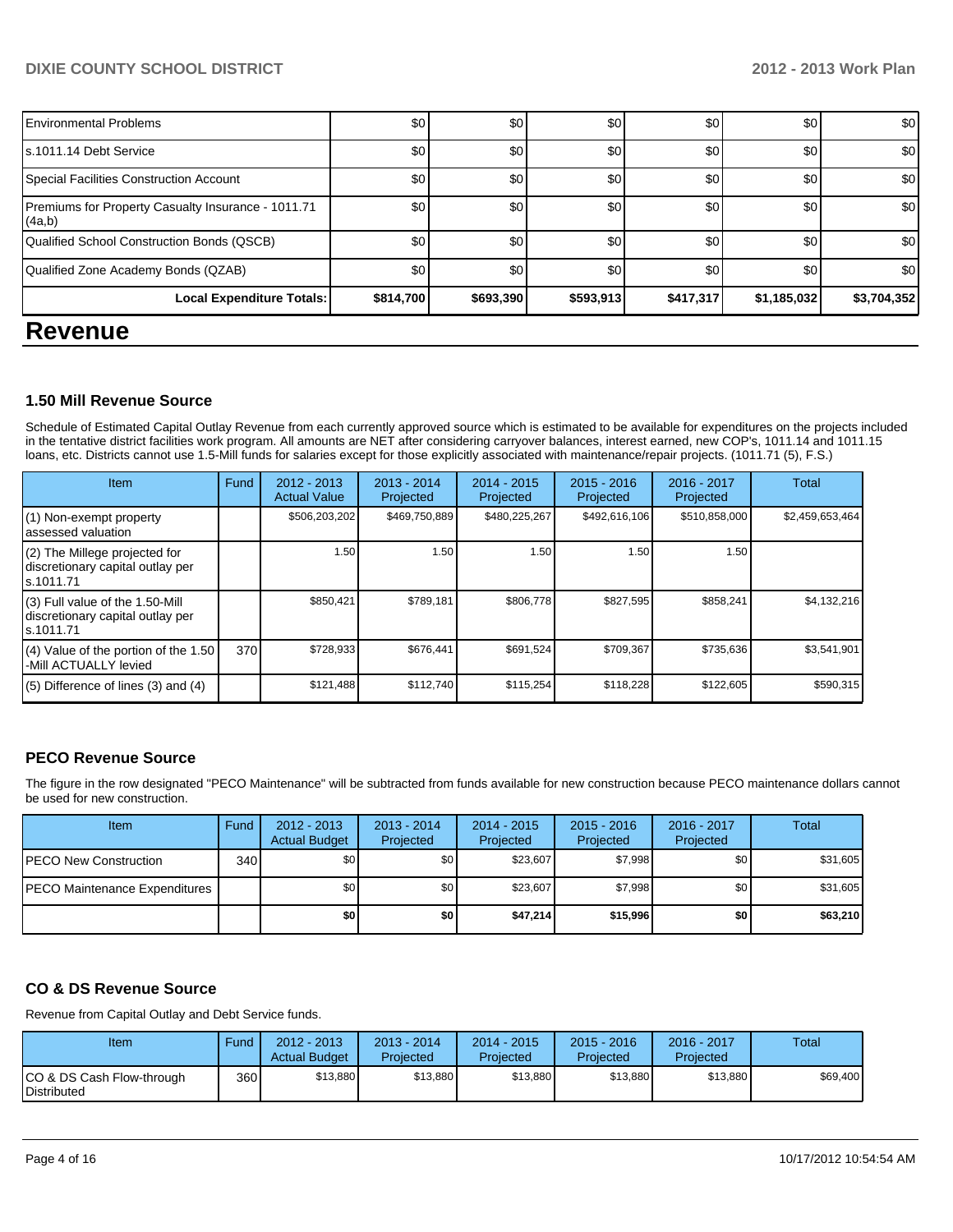No

| ICO & DS Interest on<br>Undistributed CO | 360 | \$838    | \$838    | \$838    | \$838    | \$838    | \$4,190  |
|------------------------------------------|-----|----------|----------|----------|----------|----------|----------|
|                                          |     | \$14.718 | \$14,718 | \$14,718 | \$14.718 | \$14,718 | \$73,590 |

### **Fair Share Revenue Source**

All legally binding commitments for proportionate fair-share mitigation for impacts on public school facilities must be included in the 5-year district work program.

Nothing reported for this section.

#### **Sales Surtax Referendum**

Specific information about any referendum for a 1-cent or ½-cent surtax referendum during the previous year.

**Did the school district hold a surtax referendum during the past fiscal year 2011 - 2012?**

### **Additional Revenue Source**

Any additional revenue sources

| Item                                                                                                   | $2012 - 2013$<br><b>Actual Value</b> | $2013 - 2014$<br>Projected | $2014 - 2015$<br>Projected | $2015 - 2016$<br>Projected | 2016 - 2017<br>Projected | <b>Total</b> |
|--------------------------------------------------------------------------------------------------------|--------------------------------------|----------------------------|----------------------------|----------------------------|--------------------------|--------------|
| Proceeds from a s.1011.14/15 F.S. Loans                                                                | \$0                                  | \$0                        | \$0                        | \$0                        | \$0                      | \$0          |
| District Bonds - Voted local bond<br>referendum proceeds per s.9, Art VII<br><b>State Constitution</b> | \$0                                  | \$0                        | \$0                        | \$0                        | \$0                      | \$0          |
| Proceeds from Special Act Bonds                                                                        | \$0                                  | \$0                        | \$0                        | \$0                        | \$0                      | \$0          |
| Estimated Revenue from CO & DS Bond<br>Sale                                                            | \$69,850                             | \$16,678                   | \$16,678                   | \$16,678                   | \$16,678                 | \$136,562    |
| Proceeds from Voted Capital<br>Improvements millage                                                    | \$0                                  | \$0                        | \$0                        | \$0                        | \$0                      | \$0          |
| Other Revenue for Other Capital Projects                                                               | \$0                                  | \$0                        | \$0                        | \$0                        | \$0                      | \$0          |
| Proceeds from 1/2 cent sales surtax<br>authorized by school board                                      | \$0                                  | \$0                        | \$0                        | \$0                        | \$0                      | \$0          |
| Proceeds from local governmental<br>infrastructure sales surtax                                        | \$0                                  | \$0                        | \$0                        | \$0                        | \$0                      | \$0          |
| Proceeds from Certificates of<br>Participation (COP's) Sale                                            | \$0                                  | \$0                        | \$0                        | \$0                        | \$0                      | \$0          |
| Classrooms First Bond proceeds amount<br>authorized in FY 1997-98                                      | \$0                                  | \$0                        | \$0                        | \$0                        | \$0                      | \$0          |
| <b>Classrooms for Kids</b>                                                                             | \$0                                  | \$0                        | \$0                        | \$0                        | \$0                      | \$0          |
| <b>District Equity Recognition</b>                                                                     | \$0                                  | \$0                        | \$0                        | \$0                        | \$0                      | \$0          |
| <b>Federal Grants</b>                                                                                  | \$0                                  | \$0                        | \$0                        | \$0                        | \$0                      | \$0          |
| Proportionate share mitigation (actual<br>cash revenue only, not in kind donations)                    | \$0                                  | \$0                        | \$0                        | \$0                        | \$0                      | \$0          |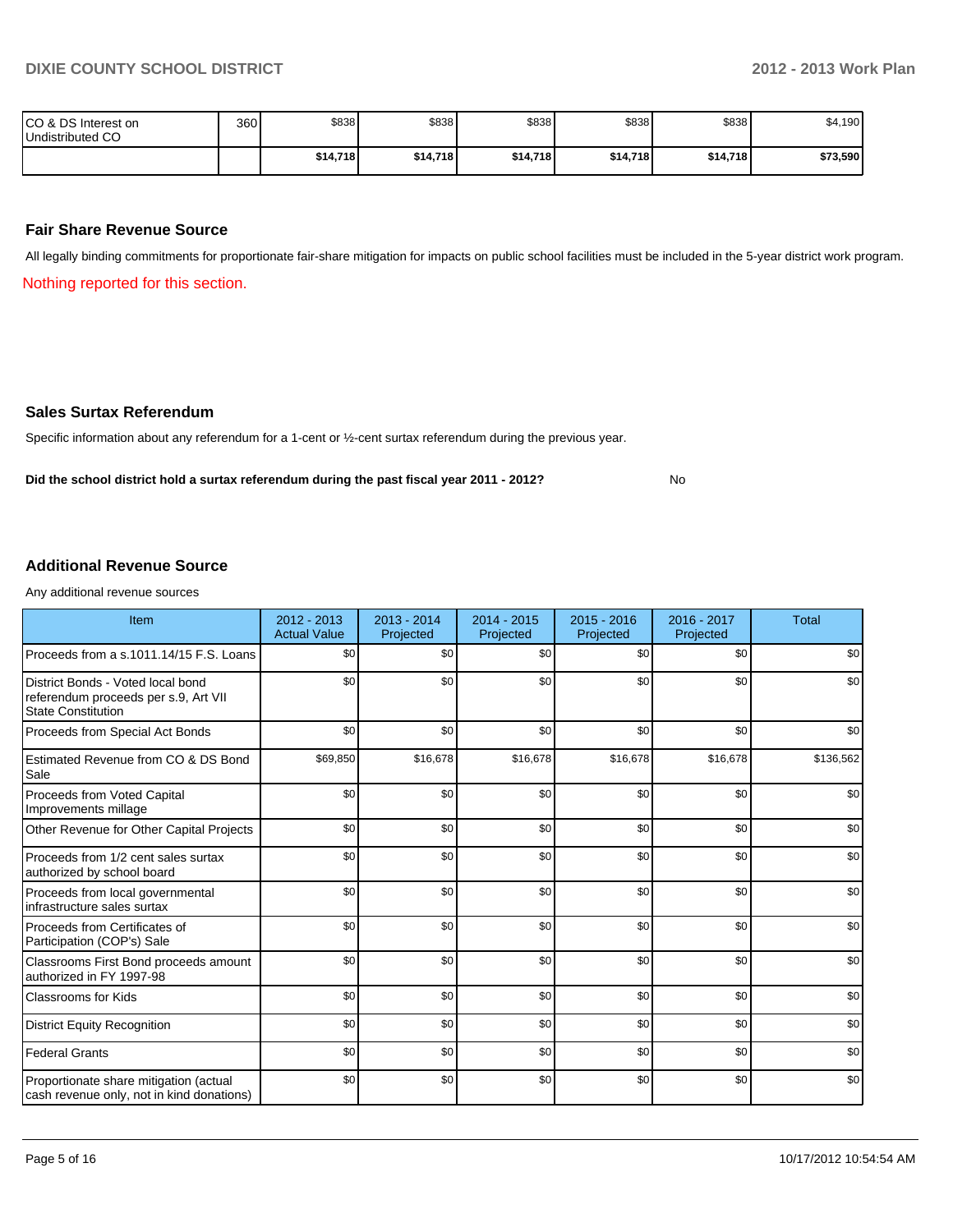## **DIXIE COUNTY SCHOOL DISTRICT 2012 - 2013 Work Plan**

| Impact fees received                                                                                                      | \$0         | \$0         | \$0         | \$0        | \$0       | \$0           |
|---------------------------------------------------------------------------------------------------------------------------|-------------|-------------|-------------|------------|-----------|---------------|
| <b>Private donations</b>                                                                                                  | \$0         | \$0         | \$0         | \$0        | \$0       | \$0           |
| Grants from local governments or not-for-<br>profit organizations                                                         | \$0         | \$0         | \$0         | \$0        | \$0       | \$0           |
| Interest, Including Profit On Investment                                                                                  | \$0         | \$0         | \$0         | \$0        | \$0       | \$0           |
| Revenue from Bonds pledging proceeds<br>from 1 cent or 1/2 cent Sales Surtax                                              | \$0         | \$0         | \$0         | \$0        | \$0       | \$0           |
| <b>Total Fund Balance Carried Forward</b>                                                                                 | \$882,499   | \$741,808   | \$543,000   | \$418,000  | \$418,000 | \$3,003,307   |
| General Capital Outlay Obligated Fund<br><b>Balance Carried Forward From Total</b><br><b>Fund Balance Carried Forward</b> | \$0         | \$0         | \$0         | \$0        | \$0       | \$0           |
| <b>Special Facilities Construction Account</b>                                                                            | \$0         | \$0         | \$0         | \$0        | \$0       | \$0           |
| One Cent - 1/2 Cent Sales Surtax Debt<br>Service From Total Fund Balance Carried<br>Forward                               | \$0         | \$0         | \$0         | \$0        | \$0       | \$0           |
| Capital Outlay Projects Funds Balance<br>Carried Forward From Total Fund<br><b>Balance Carried Forward</b>                | (\$756,300) | (\$543,000) | (\$418,000) | (\$84,444) | \$0       | (\$1,801,744) |
| <b>Subtotal</b>                                                                                                           | \$196,049   | \$215,486   | \$141,678   | \$350,234  | \$434,678 | \$1,338,125   |

# **Total Revenue Summary**

| <b>Item Name</b>                                           | $2012 - 2013$<br><b>Budget</b> | $2013 - 2014$<br>Projected | $2014 - 2015$<br>Projected | $2015 - 2016$<br>Projected | 2016 - 2017<br>Projected | <b>Five Year Total</b> |
|------------------------------------------------------------|--------------------------------|----------------------------|----------------------------|----------------------------|--------------------------|------------------------|
| Local 1.5 Mill Discretionary Capital Outlay<br>l Revenue   | \$728,933                      | \$676,441                  | \$691.524                  | \$709,367                  | \$735,636                | \$3,541,901            |
| PECO and 1.5 Mill Maint and Other 1.5<br>Mill Expenditures | (\$814,700)                    | $($ \$693,390)             | (\$593,913)                | (S417, 317)                | (\$1,185,032)            | (\$3,704,352)          |
| IPECO Maintenance Revenue                                  | \$0                            | \$0                        | \$23.607                   | \$7,998                    | \$0                      | \$31,605               |
| <b>Available 1.50 Mill for New</b><br><b>Construction</b>  | (\$85,767)                     | (\$16,949)                 | \$97,611                   | \$292,050                  | $($ \$449,396)           | (\$162,451)            |

| <b>Item Name</b>                      | 2012 - 2013<br><b>Budget</b> | $2013 - 2014$<br>Projected | $2014 - 2015$<br>Projected | $2015 - 2016$<br>Projected | $2016 - 2017$<br>Projected | <b>Five Year Total</b> |
|---------------------------------------|------------------------------|----------------------------|----------------------------|----------------------------|----------------------------|------------------------|
| ICO & DS Revenue                      | \$14,718                     | \$14,718                   | \$14,718                   | \$14,718                   | \$14,718                   | \$73,590               |
| <b>IPECO New Construction Revenue</b> | \$0 <sub>1</sub>             | \$0                        | \$23,607                   | \$7,998                    | \$0                        | \$31,605               |
| Other/Additional Revenue              | \$196,049                    | \$215,486                  | \$141,678                  | \$350,234                  | \$434,678                  | \$1,338,125            |
| <b>Total Additional Revenuel</b>      | \$210.767                    | \$230,204                  | \$180,003                  | \$372,950                  | \$449.396                  | \$1,443,320            |
| Total Available Revenue               | \$125,000                    | \$213.255                  | \$277.614                  | \$665,000                  | \$0                        | \$1,280,869            |

# **Project Schedules**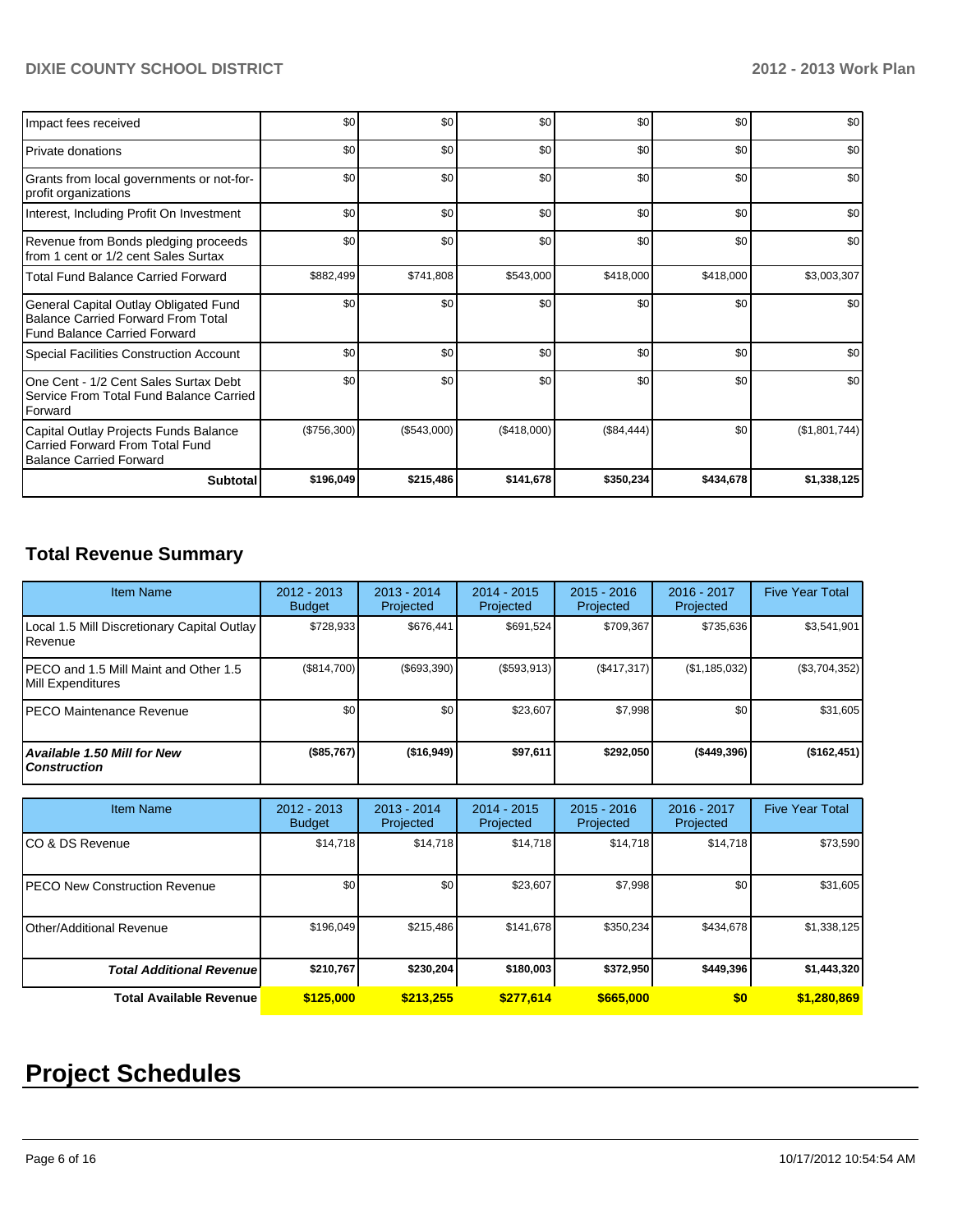### **Capacity Project Schedules**

A schedule of capital outlay projects necessary to ensure the availability of satisfactory classrooms for the projected student enrollment in K-12 programs.

Nothing reported for this section.

| <b>Planned Cost:</b>     |  |  |  |
|--------------------------|--|--|--|
| <b>Student Stations:</b> |  |  |  |
| Total Classrooms:        |  |  |  |
| Gross Sq Ft:             |  |  |  |

## **Other Project Schedules**

Major renovations, remodeling, and additions of capital outlay projects that do not add capacity to schools.

| <b>Project Description</b>                                                   | Location                                     | $2012 - 2013$<br><b>Actual Budget</b> | $2013 - 2014$<br>Projected | $2014 - 2015$<br>Projected | $2015 - 2016$<br>Projected | 2016 - 2017<br>Projected | Total         | Funded               |
|------------------------------------------------------------------------------|----------------------------------------------|---------------------------------------|----------------------------|----------------------------|----------------------------|--------------------------|---------------|----------------------|
| Renovate Bathrooms                                                           | <b>OLD TOWN</b><br><b>ELEMENTARY</b>         | \$0                                   | \$0                        | \$0                        | \$0                        | \$0                      |               | \$0 <sup>l</sup> Yes |
| <b>Roor Repair and Repaint</b>                                               | Location not specified                       | \$0                                   | \$88,255                   | \$152.614                  | \$200,000                  | \$0                      | \$440,869 Yes |                      |
| Repair Gutters to prevent water RUTH RAINS MIDDLE<br>migration into building |                                              | \$0                                   | \$0                        | \$0                        | \$0                        | \$0                      |               | \$0 <sup>l</sup> Yes |
| UKpdate Technology, Servers,<br>Fiber optic and wireless<br>communications   | Location not specified                       | \$125,000                             | \$125,000                  | \$125,000                  | \$285,000                  | \$0                      | \$660,000 Yes |                      |
| <b>Bus Wash</b>                                                              | <b>DIXIE COUNTY</b><br><b>ADMINISTRATION</b> | \$0                                   | \$0                        | \$0                        | \$180,000                  | \$0                      | \$180,000 Yes |                      |
|                                                                              |                                              | \$125,000                             | \$213,255                  | \$277,614                  | \$665,000                  | \$0                      | \$1,280,869   |                      |

### **Additional Project Schedules**

Any projects that are not identified in the last approved educational plant survey.

| <b>Project Description</b>                                | Location                  | <b>Num</b> | $2012 - 2013$<br>Classroom   Actual Budget | $2013 - 2014$<br>Projected | $2014 - 2015$<br>Projected | $2015 - 2016$<br>Projected | 2016 - 2017<br>Projected | Total           | Funded |
|-----------------------------------------------------------|---------------------------|------------|--------------------------------------------|----------------------------|----------------------------|----------------------------|--------------------------|-----------------|--------|
| <b>Construction of Dixie</b><br>County new High<br>School | Location not<br>specified |            | \$0 I                                      | \$49,000,000               | \$0                        | \$O I                      | \$0l                     | \$49,000,000 No |        |
|                                                           |                           |            | \$O I                                      | \$49,000,000               | \$0                        | \$0                        | \$0                      | \$49,000,000    |        |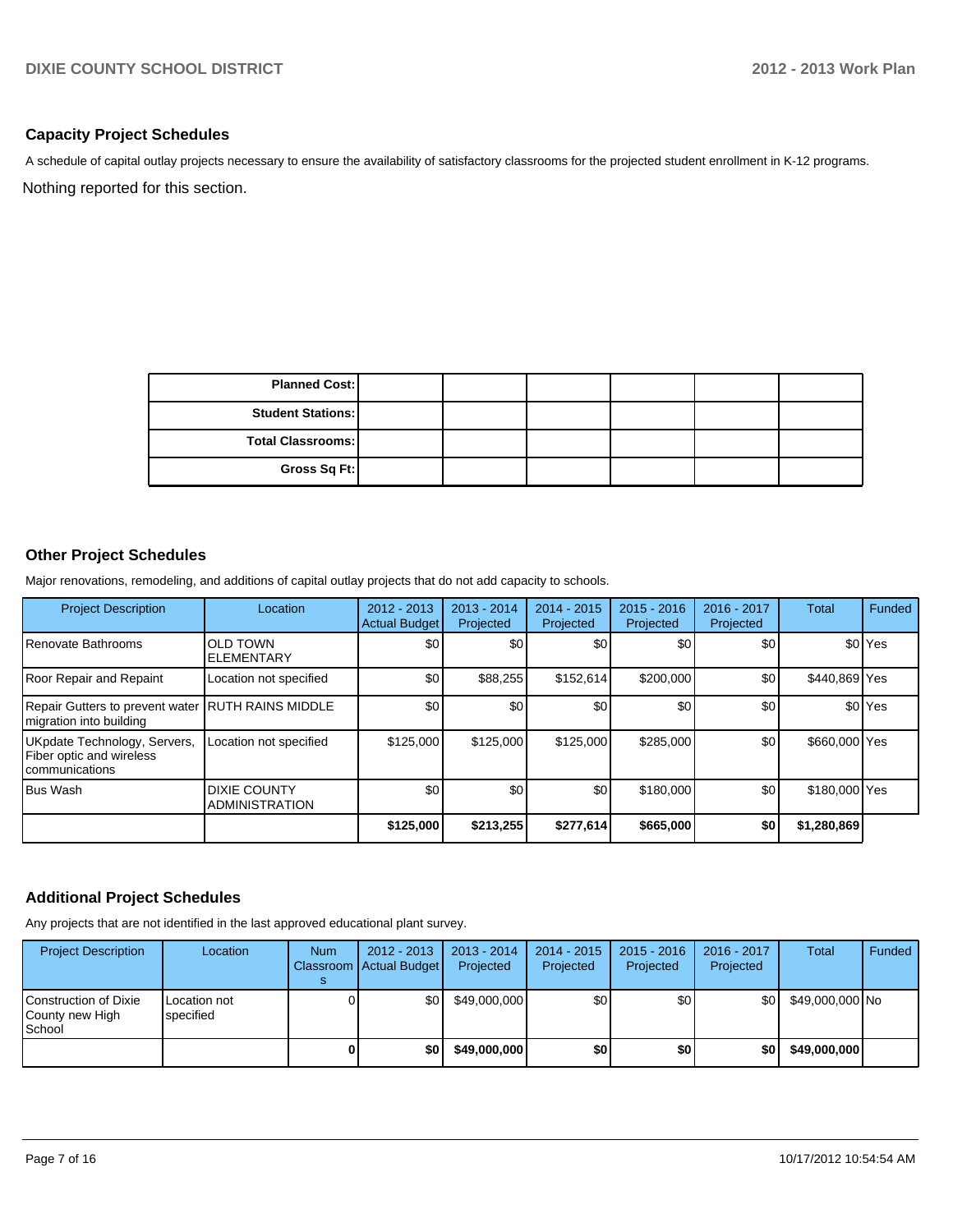### **Non Funded Growth Management Project Schedules**

Schedule indicating which projects, due to planned development, that CANNOT be funded from current revenues projected over the next five years.

Nothing reported for this section.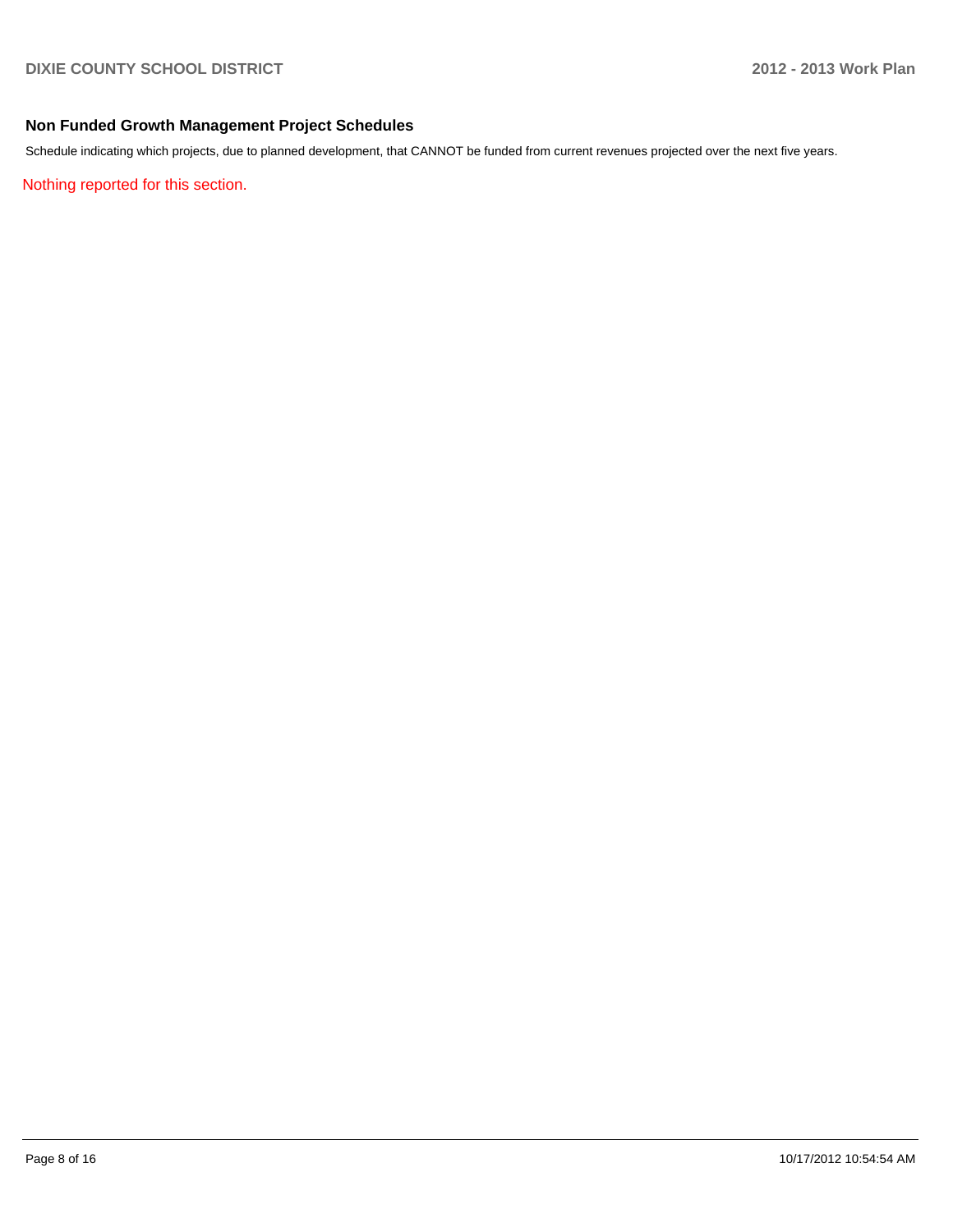# **Tracking**

## **Capacity Tracking**

| Location                                       | $2012 -$<br>2013 Satis.<br>Stu. Sta. | Actual<br>$2012 -$<br>2013 FISH<br>Capacity | Actual<br>$2011 -$<br>2012<br><b>COFTE</b> | # Class<br><b>Rooms</b> | Actual<br>Average<br>$2012 -$<br>2013 Class<br><b>Size</b> | Actual<br>$2012 -$<br>2013<br><b>Utilization</b> | <b>New</b><br>Stu.<br>Capacity | <b>New</b><br>Rooms to<br>be<br>Added/Re<br>moved | Projected<br>$2016 -$<br>2017<br><b>COFTE</b> | Projected<br>$2016 -$<br>2017<br><b>Utilization</b> | Projected<br>$2016 -$<br>2017 Class<br><b>Size</b> |
|------------------------------------------------|--------------------------------------|---------------------------------------------|--------------------------------------------|-------------------------|------------------------------------------------------------|--------------------------------------------------|--------------------------------|---------------------------------------------------|-----------------------------------------------|-----------------------------------------------------|----------------------------------------------------|
| <b>IDIXIE COUNTY SENIOR</b><br> HIGH           | 537                                  | 436                                         | 478                                        | 22                      | 22                                                         | 110.00 %                                         |                                |                                                   | 476                                           | 109.00 %                                            | 22                                                 |
| <b>IOLD TOWN Education</b><br>Complex          | 25                                   | 25                                          | 14                                         |                         | 14                                                         | 56.00 %                                          |                                |                                                   | 14                                            | 56.00 %                                             | 14                                                 |
| <b>IJAMES M ANDERSON</b><br><b>IELEMENTARY</b> | 760                                  | 760                                         | 499                                        | 40                      | 12                                                         | 66.00 %                                          |                                |                                                   | 480                                           | 63.00 %                                             | 12                                                 |
| IRUTH RAINS MIDDLE                             | 642                                  | 577                                         | 435                                        | 29                      | 15 <sup>1</sup>                                            | 75.00 %                                          |                                | $\Omega$                                          | 373                                           | 65.00 %                                             | 13                                                 |
| IOLD TOWN<br>IELEMENTARY                       | 662                                  | 662                                         | 510                                        | 35                      | 15 <sup>1</sup>                                            | 77.00 %                                          |                                |                                                   | 520                                           | 79.00 %                                             | 15                                                 |
|                                                | 2,626                                | 2,460                                       | 1,936                                      | 127                     | 15                                                         | 78.71 %                                          |                                |                                                   | 1,863                                         | 75.73 %                                             | 15                                                 |

The COFTE Projected Total (1,863) for 2016 - 2017 must match the Official Forecasted COFTE Total (1,863 ) for 2016 - 2017 before this section can be completed. In the event that the COFTE Projected Total does not match the Official forecasted COFTE, then the Balanced Projected COFTE Table should be used to balance COFTE.

 $Prei$ 

| Projected COFTE for 2016 - 2017 |       | <b>Grade Level Type</b> | <b>Balanced Projected</b><br>COFTE for 2016 - 2017 |
|---------------------------------|-------|-------------------------|----------------------------------------------------|
| Elementary (PK-3)               | 697   |                         |                                                    |
| Middle (4-8)                    | 681   |                         |                                                    |
|                                 |       | Elementary (PK-3)       | 0                                                  |
| High (9-12)                     | 485   |                         |                                                    |
|                                 |       | Middle (4-8)            | 0                                                  |
|                                 | 1,863 |                         |                                                    |
|                                 |       | High (9-12)             | $\Omega$                                           |
|                                 |       |                         |                                                    |
|                                 |       |                         | 1,863                                              |

### **Relocatable Replacement**

Number of relocatable classrooms clearly identified and scheduled for replacement in the school board adopted financially feasible 5-year district work program.

| Location                          | $2012 - 2013$ | $2013 - 2014$ | $2014 - 2015$ | 2015 - 2016   2016 - 2017 | Year 5 Total |
|-----------------------------------|---------------|---------------|---------------|---------------------------|--------------|
| Total Relocatable Replacements: I |               |               |               |                           |              |

### **Charter Schools Tracking**

Information regarding the use of charter schools.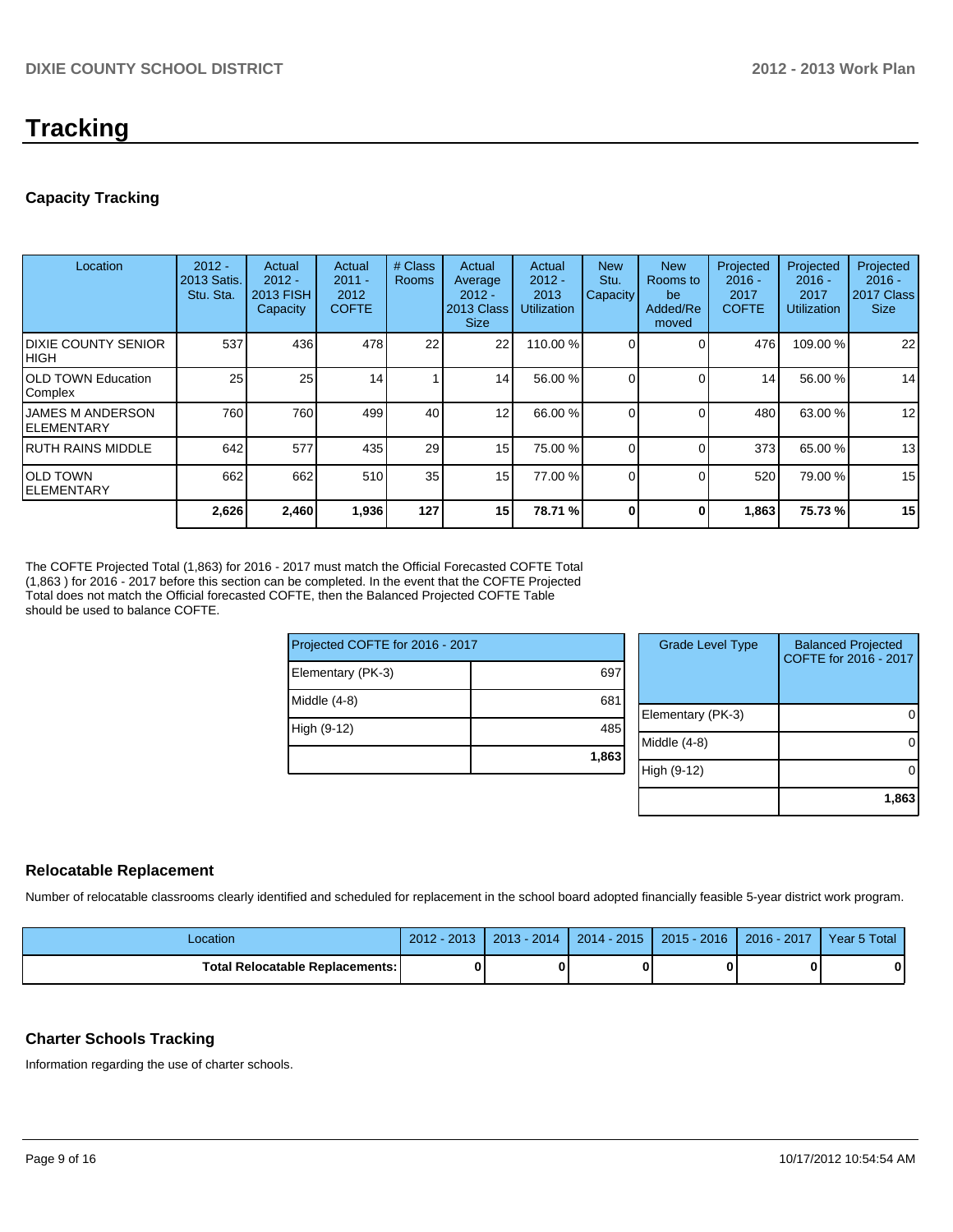| Location-Type | # Relocatable<br>units or<br>permanent<br>classrooms | Owner             | Year Started or<br>Scheduled | Student<br><b>Stations</b> | <b>Students</b><br>Enrolled | Years in<br>Contract | <b>Total Charter</b><br><b>Students</b><br>projected for<br>$2016 - 2017$ |
|---------------|------------------------------------------------------|-------------------|------------------------------|----------------------------|-----------------------------|----------------------|---------------------------------------------------------------------------|
| Cross City-KG |                                                      | 3 <b>IPRIVATE</b> | 2011                         | 38 <sup>1</sup>            | 18 <sub>1</sub>             | 5                    | 38                                                                        |
|               |                                                      |                   |                              | 38                         | 18                          |                      | 38                                                                        |

### **Special Purpose Classrooms Tracking**

The number of classrooms that will be used for certain special purposes in the current year, by facility and type of classroom, that the district will, 1), not use for educational purposes, and 2), the co-teaching classrooms that are not open plan classrooms and will be used for educational purposes.

| School                                 | <b>School Type</b> | # of Elementary<br>K-3 Classrooms    | # of Middle 4-8<br><b>Classrooms</b> | # of High $9-12$<br><b>Classrooms</b> | # of $ESE$<br><b>Classrooms</b> | # of Combo<br><b>Classrooms</b> | Total<br><b>Classrooms</b> |
|----------------------------------------|--------------------|--------------------------------------|--------------------------------------|---------------------------------------|---------------------------------|---------------------------------|----------------------------|
| <b>Total Educational Classrooms: I</b> |                    |                                      |                                      |                                       |                                 |                                 |                            |
| School                                 | <b>School Type</b> | # of Elementary<br>LK-3 Classrooms I | # of Middle 4-8<br><b>Classrooms</b> | # of High $9-12$<br><b>Classrooms</b> | # of $ESE$<br><b>Classrooms</b> | # of Combo<br>Classrooms        | Total<br>Classrooms        |
| Total Co-Teaching Classrooms:          |                    |                                      |                                      |                                       |                                 |                                 |                            |

### **Infrastructure Tracking**

**Necessary offsite infrastructure requirements resulting from expansions or new schools. This section should include infrastructure information related to capacity project schedules and other project schedules (Section 4).**

Roads, Sewer and Water for New Dixie County Combination Middle High School

**Proposed location of planned facilities, whether those locations are consistent with the comprehensive plans of all affected local governments, and recommendations for infrastructure and other improvements to land adjacent to existing facilities. Provisions of 1013.33(12), (13) and (14) and 1013.36 must be addressed for new facilities planned within the 1st three years of the plan (Section 5).**

New Combination Miccle High School in Cross City

**Consistent with Comp Plan?** Yes

#### **Net New Classrooms**

The number of classrooms, by grade level and type of construction, that were added during the last fiscal year.

| List the net new classrooms added in the 2011 - 2012 fiscal year.                                                                                       |                                                                        |                            | Llist the net new classrooms to be added in the 2012 - 2013 fiscal<br>Ivear. |                        |                              |                        |  |   |  |
|---------------------------------------------------------------------------------------------------------------------------------------------------------|------------------------------------------------------------------------|----------------------------|------------------------------------------------------------------------------|------------------------|------------------------------|------------------------|--|---|--|
| "Classrooms" is defined as capacity carrying classrooms that are added to increase<br>capacity to enable the district to meet the Class Size Amendment. | Totals for fiscal year 2012 - 2013 should match totals in Section 15A. |                            |                                                                              |                        |                              |                        |  |   |  |
| Location                                                                                                                                                | $2011 - 2012$ #<br>Permanent                                           | $2011 - 2012$ #<br>Modular | $2011 - 2012$ #<br>Relocatable                                               | $2011 - 2012$<br>Total | $2012 - 2013$ #<br>Permanent | $2012 - 2013$<br>Total |  |   |  |
| Elementary (PK-3)                                                                                                                                       |                                                                        |                            |                                                                              |                        |                              |                        |  |   |  |
| $Middle (4-8)$                                                                                                                                          |                                                                        |                            |                                                                              |                        |                              |                        |  | 0 |  |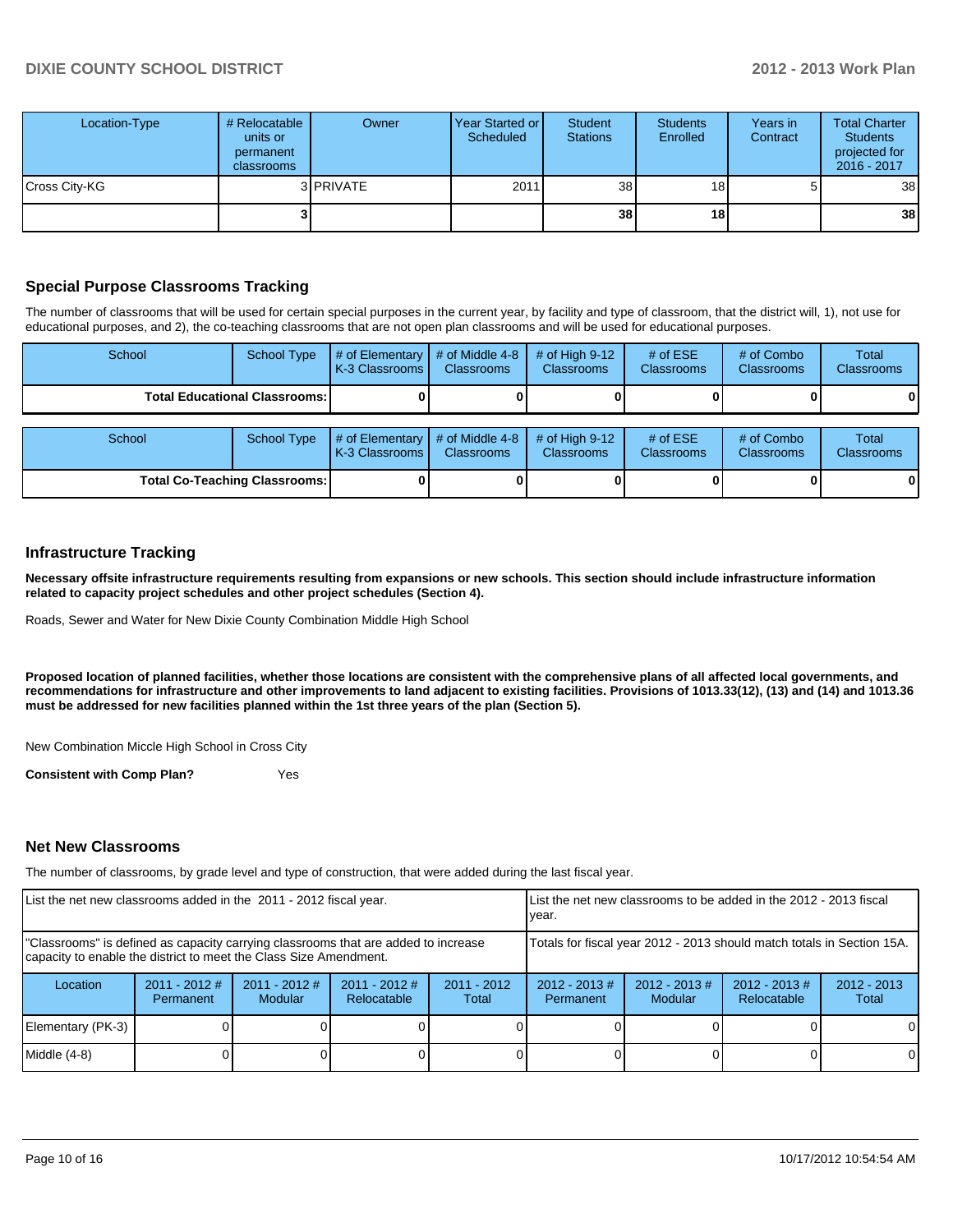| High (9-12) |  |  |  |  |
|-------------|--|--|--|--|
|             |  |  |  |  |

### **Relocatable Student Stations**

Number of students that will be educated in relocatable units, by school, in the current year, and the projected number of students for each of the years in the workplan.

| <b>Site</b>                        | $2012 - 2013$ | $2013 - 2014$ | $2014 - 2015$ | 2015 - 2016 | 2016 - 2017 | 5 Year Average |
|------------------------------------|---------------|---------------|---------------|-------------|-------------|----------------|
| IDIXIE COUNTY SENIOR HIGH          |               |               |               |             |             | 0              |
| OLD TOWN Education Complex         |               |               |               |             |             | 0              |
| <b>JAMES M ANDERSON ELEMENTARY</b> |               |               |               |             |             | $\Omega$       |
| IRUTH RAINS MIDDLE                 |               |               |               |             |             | $\Omega$       |
| IOLD TOWN ELEMENTARY               |               |               |               |             |             | 0              |

| Totals for DIXIE COUNTY SCHOOL DISTRICT           |       |        |       |       |         |              |
|---------------------------------------------------|-------|--------|-------|-------|---------|--------------|
| Total students in relocatables by year.           |       |        |       |       | 0       | $\mathbf{0}$ |
| Total number of COFTE students projected by year. | 1,935 | 903. ا | 1,903 | 1,892 | l.863 l | .899         |
| Percent in relocatables by year.                  | 0%    | 0%     | 0%    | 0%    | 0%      | 0%           |

### **Leased Facilities Tracking**

Exising leased facilities and plans for the acquisition of leased facilities, including the number of classrooms and student stations, as reported in the educational plant survey, that are planned in that location at the end of the five year workplan.

| Location                           | # of Leased<br>Classrooms 2012 -<br>2013 | <b>FISH Student</b><br><b>Stations</b> | Owner | # of Leased<br>Classrooms 2016 -<br>2017 | <b>FISH Student</b><br><b>Stations</b> |
|------------------------------------|------------------------------------------|----------------------------------------|-------|------------------------------------------|----------------------------------------|
| IDIXIE COUNTY SENIOR HIGH          |                                          |                                        |       |                                          | $\Omega$                               |
| <b>OLD TOWN Education Complex</b>  |                                          |                                        |       |                                          | $\Omega$                               |
| <b>JAMES M ANDERSON ELEMENTARY</b> |                                          |                                        |       |                                          |                                        |
| IRUTH RAINS MIDDLE                 |                                          |                                        |       |                                          |                                        |
| <b>IOLD TOWN ELEMENTARY</b>        |                                          |                                        |       |                                          |                                        |
|                                    |                                          |                                        |       |                                          | 01                                     |

## **Failed Standard Relocatable Tracking**

Relocatable units currently reported by school, from FISH, and the number of relocatable units identified as 'Failed Standards'.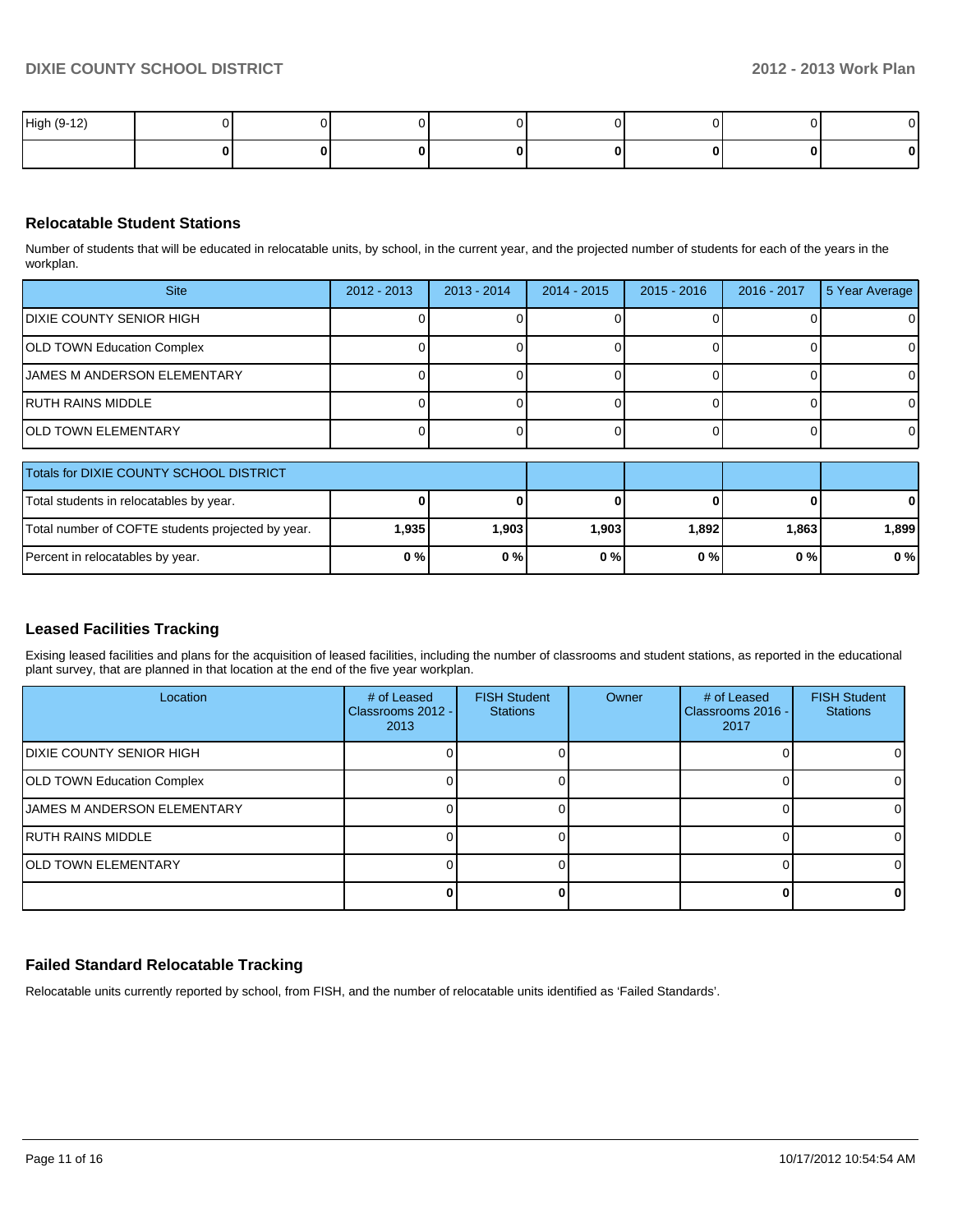Nothing reported for this section.

# **Planning**

### **Class Size Reduction Planning**

**Plans approved by the school board that reduce the need for permanent student stations such as acceptable school capacity levels, redistricting, busing, year-round schools, charter schools, magnet schools, public-private partnerships, multitrack scheduling, grade level organization, block scheduling, or other alternatives.**

The District has sufficient permanent stations to meet its needs through 2014. The only district need is to replace the current High School, which has significant safety issues. Some of which cannot be corrected and the balance are not economically feasable to correct.

### **School Closure Planning**

**Plans for the closure of any school, including plans for disposition of the facility or usage of facility space, and anticipated revenues.**

After Construction of the New Dixie County Middle High School, The current Dixie High School will be converted to other local use except for the Athletic Facilities. The Current Ruth Rains Middle School will become an Elementary School, The Current Anderson Elementary will be converted to District Administration and PK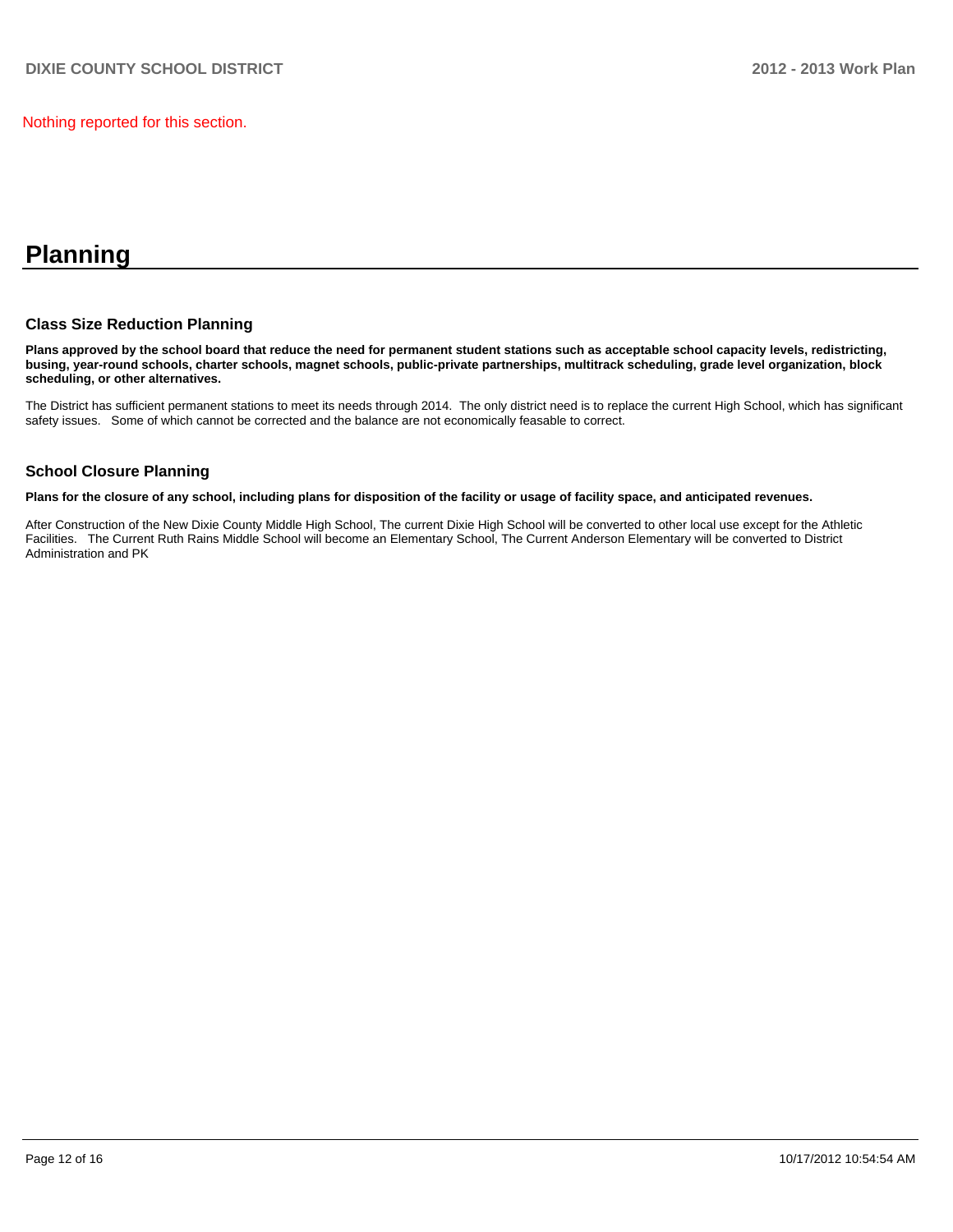# Five Year Survey - Ten Year Capacity **10/17/2012** DIXIE COUNTY SCHOOL DISTRICT

**Schedule of capital outlay projects projected to ensure the availability of satisfactory student stations for the projected student enrollment in K - 12 programs for the future 5 years beyond the 5-year district facilities work program.**

| <b>Project</b>      | Location, Community, Quadrant or other general<br>location | <b>Projected Cost</b> |
|---------------------|------------------------------------------------------------|-----------------------|
| New Sr. High School | Existing site or donated local propery.                    | \$20,000              |
|                     |                                                            | \$20,000              |

Five Year Survey - Ten Year Infrastructure DIXIE COUNTY SCHOOL DISTRICT

## **10/17/2012**

**Proposed Location of Planned New, Remodeled, or New Additions to Facilities in 6 thru 10 out years (Section 28).**

Not Specified

**Plans for closure of any school, including plans for disposition of the facility or usage of facility space, and anticipated revenues in the 6 thru 10 out years (Section 29).**

Not Specified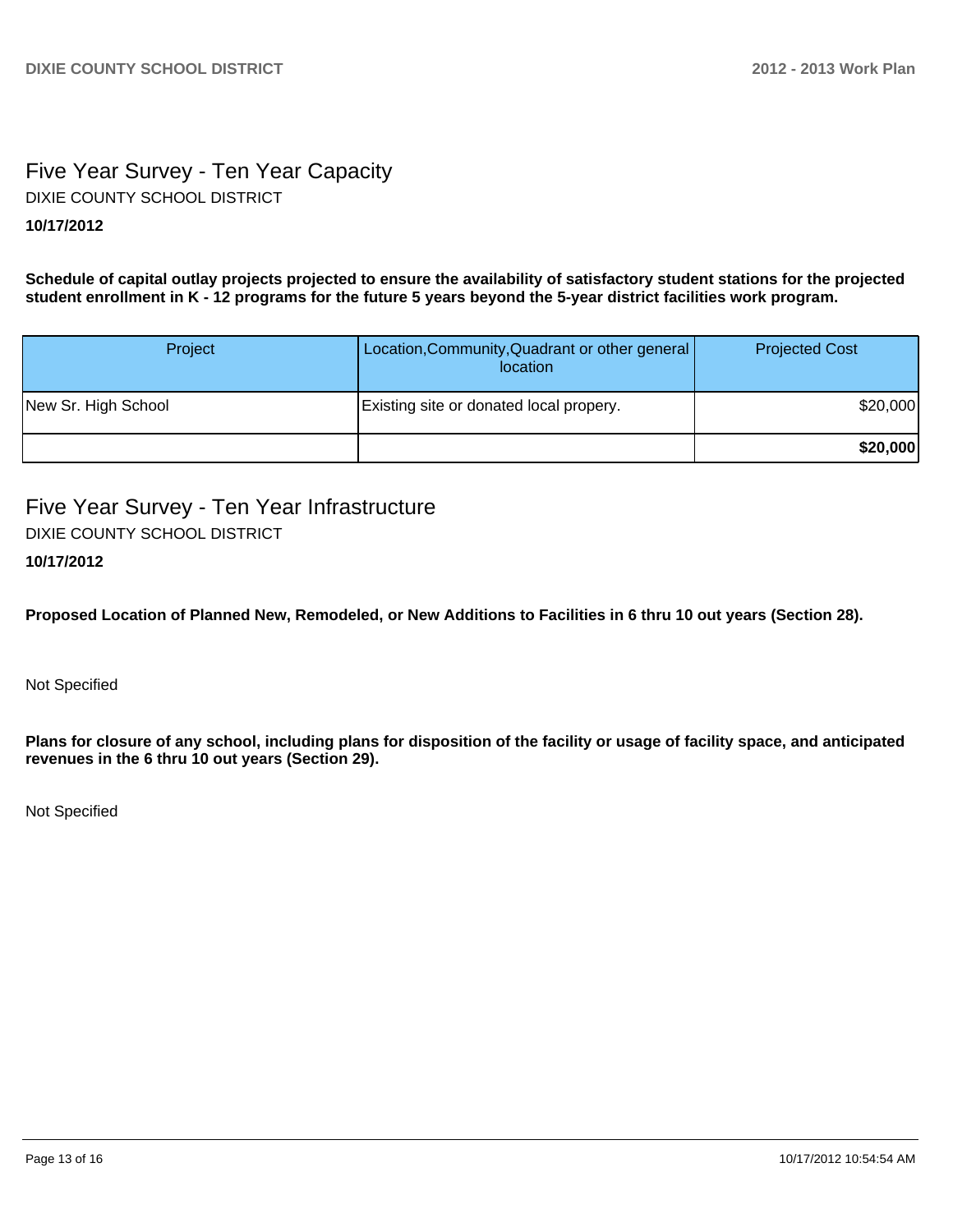# Five Year Survey - Ten Year Maintenance **10/17/2012** DIXIE COUNTY SCHOOL DISTRICT

**District projects and locations regarding the projected need for major renovation, repair, and maintenance projects within the district in years 6 - 10 beyond the projects plans detailed in the five years covered by the work plan.**

No items match the criteria.

# Five Year Survey - Ten Year Utilization

DIXIE COUNTY SCHOOL DISTRICT

**10/17/2012**

**Schedule of planned capital outlay projects identifying the standard grade groupings, capacities, and planned utilization rates of future educational facilities of the district for both permanent and relocatable facilities.**

| <b>Grade Level</b><br><b>Projections</b> | <b>FISH Student</b><br><b>Stations</b> | <b>Actual FISH</b><br>Capacity | Actual<br><b>COFTE</b> | Actual<br><b>Utilization</b> | Actual new<br><b>Student</b><br>Capacity to be<br>added/remove | Projected<br><b>COFTE</b> | Projected<br><b>Utilization</b> |
|------------------------------------------|----------------------------------------|--------------------------------|------------------------|------------------------------|----------------------------------------------------------------|---------------------------|---------------------------------|
| Elementary -<br>District Totals          | 1,480                                  | 1,480                          | 1,093.45               | 73.88 %                      |                                                                | 1,213                     | 81.96%                          |
| Middle - District<br>Totals              | 642                                    | 577                            | 410.00                 | 71.06 %                      |                                                                | 545                       | 94.45 %                         |
| High - District<br>Totals                | 851                                    | 680                            | 509.74                 | 74.96 %                      |                                                                | 549                       | 80.74%                          |
| Other - ESE, etc                         | 25                                     | 25                             | 11.36                  | 45.44 %                      |                                                                | 25                        | 100.00%                         |
|                                          | 2,998                                  | 2,762                          | 2,024.55               | 73.30 %                      |                                                                | 2,332                     | 84.43%                          |

**Combination schools are included with the middle schools for student stations, capacity, COFTE and utilization purposes because these facilities all have a 90% utilization factor. Use this space to explain or define the grade groupings for combination schools.**

No comments to report.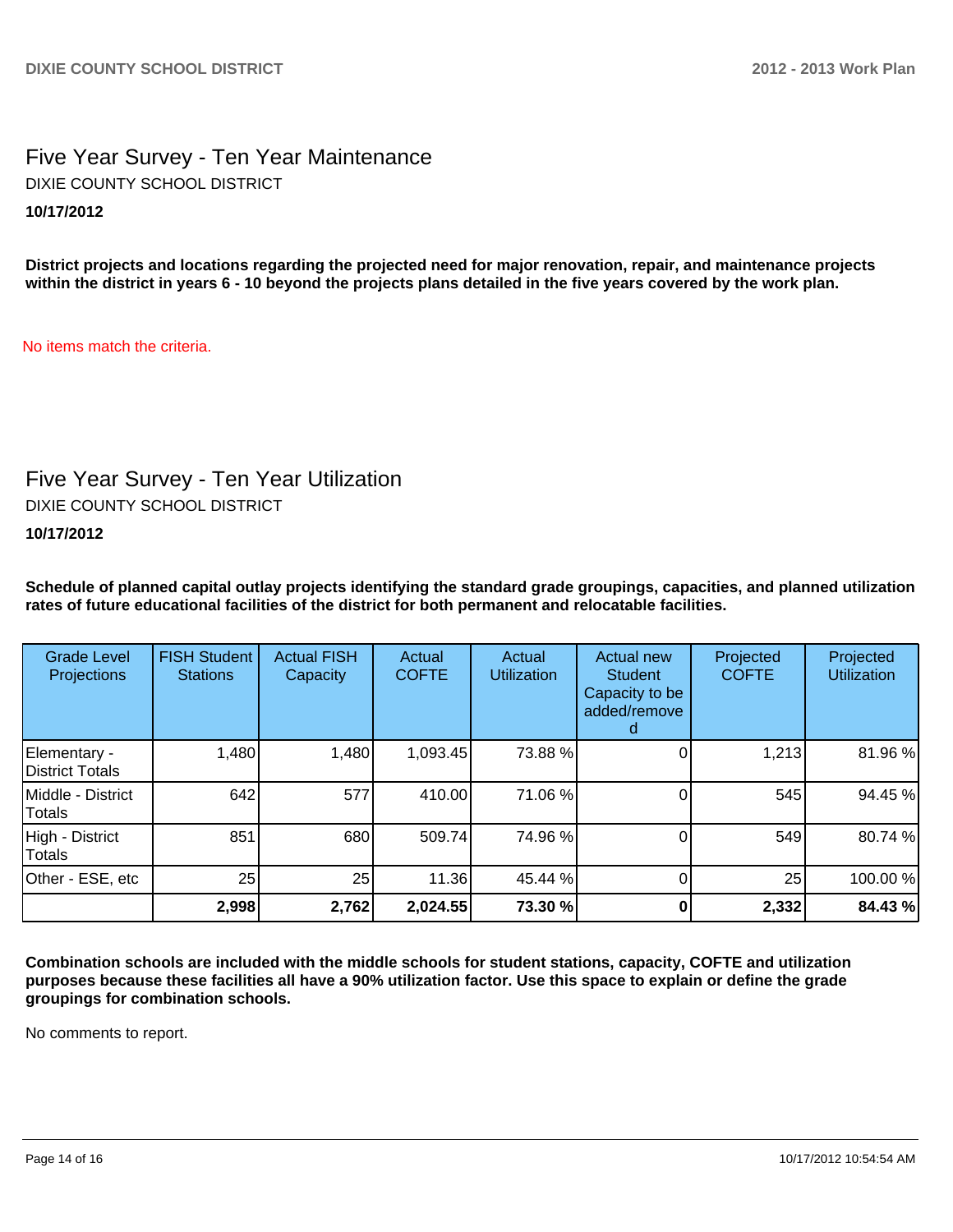Five Year Survey - Twenty Year Capacity **10/17/2012** DIXIE COUNTY SCHOOL DISTRICT

**Schedule of capital outlay projects projected to ensure the availability of satisfactory student stations for the projected student enrollment in K - 12 programs for the future 11 - 20 years beyond the 5-year district facilities work program.**

No items match the criteria.

Five Year Survey - Twenty Year Infrastructure DIXIE COUNTY SCHOOL DISTRICT

**10/17/2012**

**Proposed Location of Planned New, Remodeled, or New Additions to Facilities in the 11 through 20 out years (Section 28).**

Not Specified

**Plans for closure of any school, including plans for disposition of the facility or usage of facility space, and anticipated revenues in the 11 through 20 out years (Section 29).**

Not Specified